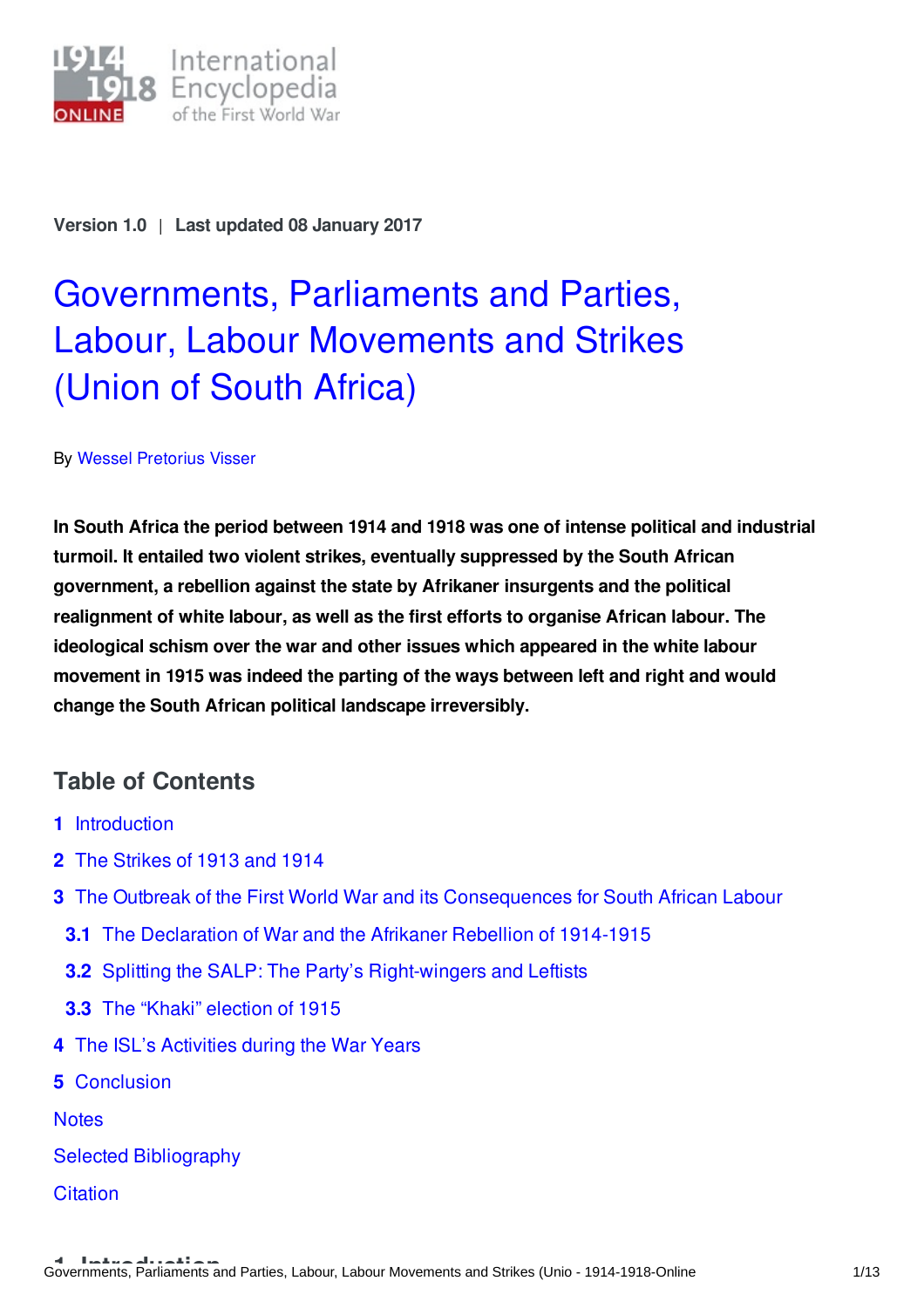## <span id="page-1-0"></span>**1. Introduction**

Internationally the first two decades of the 20<sup>th</sup> century were an era of intense industrial strife, and no problem loomed as large as the [labour](http://encyclopedia.1914-1918-online.net/article/labor) question as the scope and gravity of [strikes](http://encyclopedia.1914-1918-online.net/article/labour_movements_trade_unions_and_strikes) increased. Industrial enterprises became concentrated in huge businesses and those who ran them refused to make agreements that would allow unions to curtail their freedom. Without exception, these business enterprises were hostile to the principle of collective bargaining. Thus, action by workers tended to become political just at the time when the nature of the state was changing. As the state became more and more of an employer itself, with numerous officials and workers of its own, [governments](http://encyclopedia.1914-1918-online.net/article/governments_parliaments_and_parties) had to decide whether they should stand by while strikes spread to vital sectors of the nation's economy. A state whose railwaymen, postmen, and miners were on strike was threatened with paralysis and could therefore ill afford to stand aloof from industrial disputes.<sup>[\[1\]](#page-8-1)</sup>

<span id="page-1-2"></span>In [South](http://encyclopedia.1914-1918-online.net/article/union_of_south_africa) Africa, this period is characterised by political turmoil and trauma amongst its white citizens in two spheres. First, serious endemic industrial unrest and violence occurred when the labour movement and capital became involved in conflict over labour issues and for control of the country's industrial work force. The levels of violence in these conflicts were such that the government was repeatedly forced to intervene in the disputes and restore law and order, in some instances by imposing [martial](http://encyclopedia.1914-1918-online.net/article/martial_law) law. Second, the outbreak of the First World War, and South Africa's involvement in the conflict, had a profound impact on Afrikaners and the white working class alike, entailing an [Afrikaner](http://encyclopedia.1914-1918-online.net/article/afrikaner_boer_rebellion_union_of_south_africa) rebellion and a realignment of Afrikaner politics, as well as an irreversible ideological split of the labour movement. In the South African scenario, therefore, the interests of government, political parties and the labour movement became intertwined in the run-up to and during the war.

# <span id="page-1-1"></span>**2. The Strikes of 1913 and 1914**

According to Elaine Katz, the worldwide trade union support of general strikes, as opposed to sectional strikes, and the constant advocacy of such strikes in trade union journals and newspapers sponsored by organised labour, had a profound impact on South Africa. Contemporary socialist and labour-sponsored newspapers and articles published in trade union journals, also made the South African white working class aware of the efficacy of strike action, which had become more prominent in [Britain](http://encyclopedia.1914-1918-online.net/article/great_britain), the [USA](http://encyclopedia.1914-1918-online.net/article/united_states_of_america), Europe, and Australasia.<sup>[\[2\]](#page-8-2)</sup>

<span id="page-1-3"></span>By the end of 1912, the general mood of unrest which permeated all groups of white workers in the mining industry signalled future trouble. The contributory causes of the miners' strike were the high cost of living on the Witwatersrand, the industrial hub of the South African economy with Johannesburg as its capital; the demand for the establishment of a minimum or subsistence wage for whites; white miners' fears of being replaced by cheap African labour and their insecurity of tenure; the demand for overtime payment and for night work in trades or industries; the demand for an eight-hour working day for all underground mine workers because of their susceptibility to miners' phthisis; the unhealthy mining conditions that created occupational miners' phthisis; and the refusal of the Chamber of Mines to recognise trade unions. These circumstances engendered a climate of Governments, Parliaments and Parties, Labour, Labour Movements and Strikes (Unio - 1914-1918-Online 2/13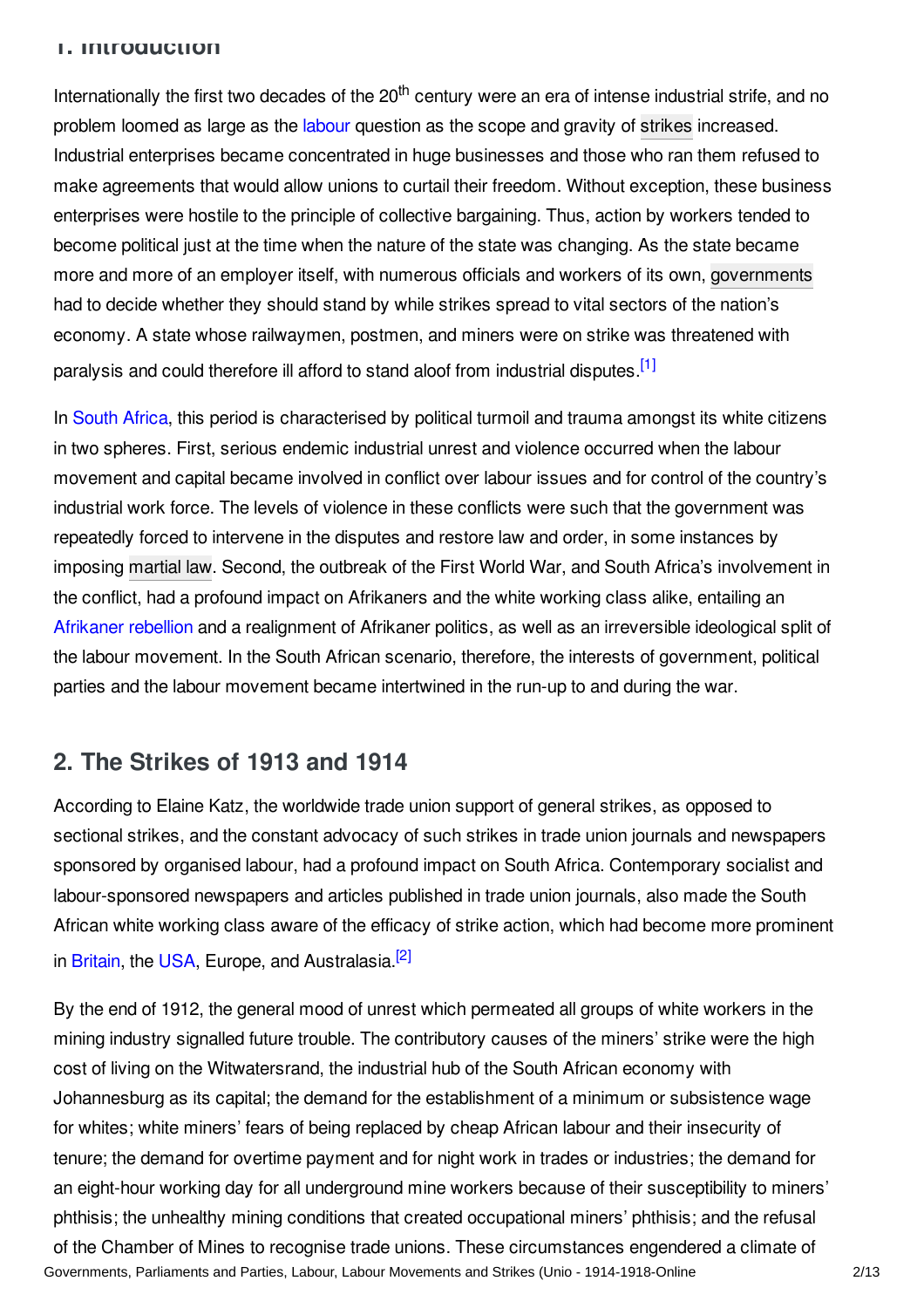hostility and militancy among white workers. The immediate cause of the strike was the dismissal of five underground mechanics on the Kleinfontein gold mine near the town of Benoni who refused to comply with altered hours of work after they had lost their Saturday half-holiday. No settlement could be reached between the dismissed workers and the mine management. A strike was declared on 26 May 1913. By the beginning of July 1913, 19,000 white workers from the gold mines and power stations were on strike <sup>[\[3\]](#page-8-3)</sup>

<span id="page-2-0"></span>By July 1913 *The Worker*, official organ of the South African Labour Party (SALP), used war as a metaphor to describe the struggle between government and capital, on the one hand, and labour, on the other:

<span id="page-2-1"></span>War having been declared in the shape of a general strike on the Rand...The War has now got to be fought, not 'to a finish'...but to a [moral] victory...We can still be 'constitutional', that is avoid common crime like murder or arson; but now it is war, the shoe has got to be made to pinch everywhere as tight as it will go, until they cry for mercy, once it is war, the things usually called murder, arson, destruction of property...become the principle occupation of armies, and there is no reason in principle, but only in tactics, why they should not be included in the various forms of acute pressure which have to be exercised in industrial war.<sup>[\[4\]](#page-8-4)</sup>

<span id="page-2-2"></span>The strike became increasingly violent and culminated in acts of sabotage, arson, and bloodshed in Johannesburg. Gunsmiths' shops were looted by rioters and they sniped at police and security forces who were called in to clear the streets. At the climax of the strike, on 4 and 5 July 1913, a mob set fire to the goods shed at the Johannesburg station and burnt down the premises of *The Star* (the mouthpiece of the capitalist Chamber of Mines).<sup>[\[5\]](#page-8-5)</sup> As the new South African state's army, the Union Defence Force (UDF) was established only in July 1912 and therefore had not as yet been properly constituted to quell the industrial unrest of 1913, two former Anglo-Boer War generals, Prime Minister Louis Botha [\(1862-1919\)](http://encyclopedia.1914-1918-online.net/index/names/118513958) and Jan Smuts [\(1870-1950\)](http://encyclopedia.1914-1918-online.net/index/names/11879776X), the Minister of Defence, were compelled to meet a deputation of strike leaders in the Carlton Hotel in Johannesburg to effect a settlement.<sup>[\[6\]](#page-8-6)</sup> It was agreed that all the strikers would be reinstated and that a judicial committee would be appointed to investigate the workers' grievances. Altogether twenty-five people were killed during the unrest.<sup>[\[7\]](#page-8-7)</sup>

<span id="page-2-5"></span><span id="page-2-4"></span><span id="page-2-3"></span>Although the forces of labour had apparently gained a victory, Smuts considered the settlement to be a personal humiliation and a defeat for the government forces. He was determined not to be caught unprepared again. He accelerated the organising and training of the UDF to be ready the next time a new industrial upheaval appeared.<sup>[\[8\]](#page-8-8)</sup>

<span id="page-2-6"></span>Emboldened by the strike successes of 1913 and carried away by the new enthusiasm for trade unionism, many labour leaders became increasingly militant. The next clash between capital and labour in which the state would intervene was imminent. According to Cornelis Willem *De Kiewiet* [\(1902-1986\),](http://encyclopedia.1914-1918-online.net/index/names/102085595) the general strike of 1914 was a continuation of the 1913 strike and aimed to protect the interests of white labour.<sup>[\[9\]](#page-8-9)</sup> Railwaymen had not come out on strike as a body in 1913. Yet their Governments, Parliaments and Parties, Labour, Labour Movements and Strikes (Unio - 1914-1918-Online 3/13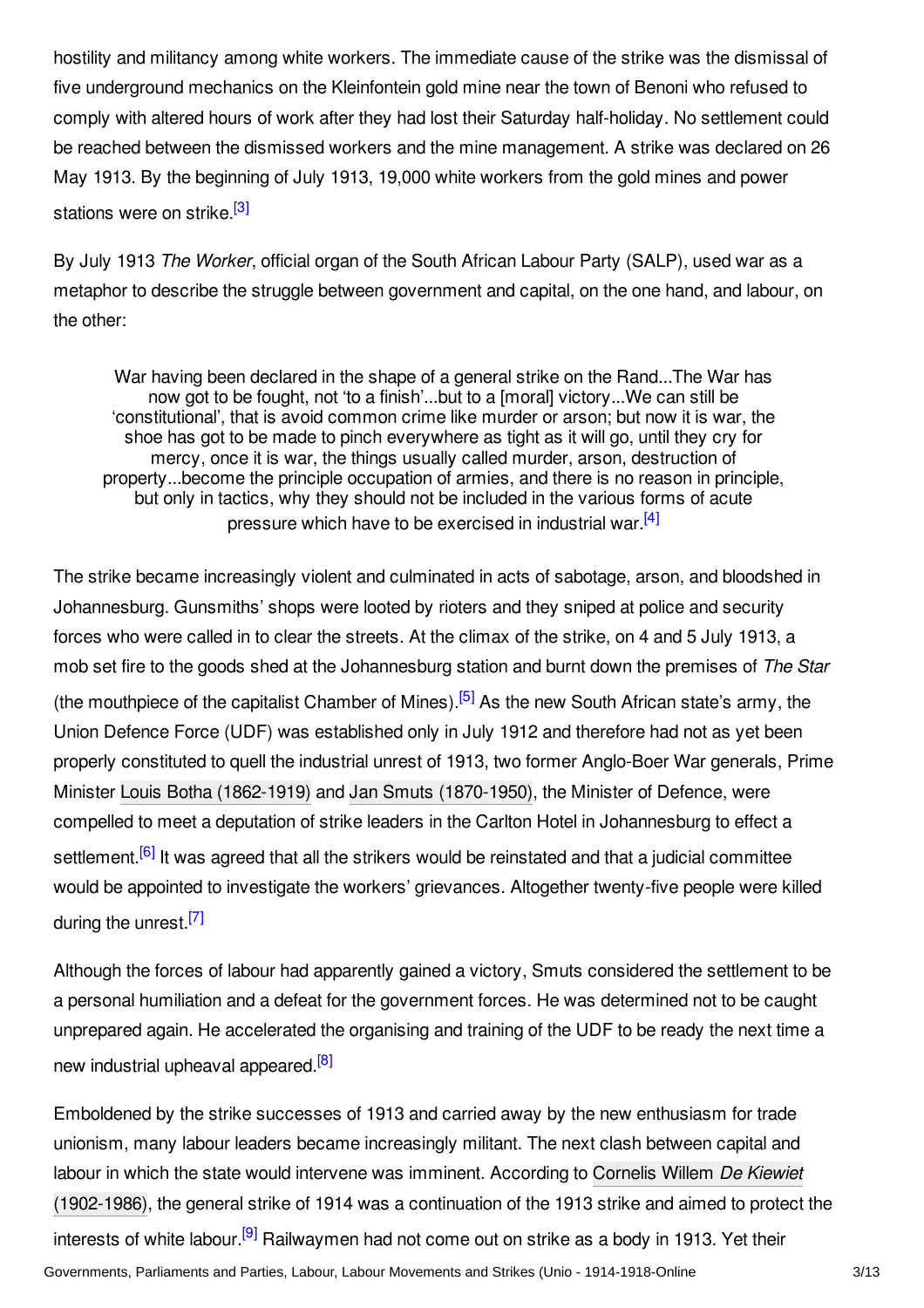dissatisfaction increased when it became evident by the end of that year that retrenchment of railway workshop employees had become an economic necessity. *The Worker* then declared that is was evident that the government was spoiling for a fight.<sup>[\[10\]](#page-8-10)</sup>

<span id="page-3-2"></span>In reaction to the government announcements on railway retrenchments, the general secretary of the Amalgamated Society of Railway and Harbour Servants, Hessel Poutsma [\(1866-1933\)](http://encyclopedia.1914-1918-online.net/index/names/1093433450), asked the Transvaal Federation of Trade Unions to call a general strike on the evening of 13 January 1914 involving over 20,000 strikers. Railway employees from workshops in Pretoria, Johannesburg, Bloemfontein, Durban, and Cape Town, as well as coal miners, gold miners, and typographical workers went on strike. This time, however, the government anticipated industrial action and was fully prepared to deal with the situation. 10,000 troops were mobilised and on 14 January 1914 martial law was proclaimed in certain magisterial districts of the Transvaal, the Free State, and Natal – the first time in South Africa since the Anglo-Boer War of 1899-1902.

Commandos under former Anglo-Boer War Generals Koos *De la Rey* [\(1847-1914\)](http://encyclopedia.1914-1918-online.net/index/names/1069968919) and Christiaan Beyers (1869-1914) surrounded the [Johannesburg](http://encyclopedia.1914-1918-online.net/index/names/1069963127) Trades Hall where the strike leaders had entrenched themselves. A thirteen-pounder field-gun was trained on the Federation headquarters and an ultimatum was issued to the strikers to surrender. This was followed by the temporary arrest of prominent SALP leaders such as Frederic Hugh Page Creswell [\(1866-1948\)](http://encyclopedia.1914-1918-online.net/index/names/1093433930), William Henry Andrews (1870-1950), and Thomas Boydell [\(1882-1966\)](http://encyclopedia.1914-1918-online.net/index/names/1093435631) for [contravening](http://encyclopedia.1914-1918-online.net/index/names/1093434392) martial law regulations. By 18 January the strike had been crushed with the loss of two lives. General Smuts believed, although this was never proven, that certain foreign-born strike leaders were dangerous men who had [revolution](http://encyclopedia.1914-1918-online.net/article/revolutions)ary syndicalist ideas of fomenting revolution and of overthrowing the state by industrial action. Consequently, he had nine of these men deported to Britain. Although the government forces gained the upper hand in the industrial upheaval of 1914, Smuts over-estimated the outer limits of his powers under martial law with regard to the deported strike leaders. Therefore, Parliament had to sanction his actions with the passing of an indemnity act, despite rigorous protest from the SALP.<sup>[\[11\]](#page-9-0)</sup>

# <span id="page-3-3"></span><span id="page-3-0"></span>**3. The Outbreak of the First World War and its Consequences for South African Labour**

## <span id="page-3-1"></span>**3.1. The Declaration of War and the Afrikaner Rebellion of 1914-1915**

South Africa, as a British dominion, entered the First World War through Britain's declaration of hostilities against [Germany](http://encyclopedia.1914-1918-online.net/article/germany) in August 1914. The suppression of the 1913 and 1914 industrial strikes gave the fledgling UDF at least some operational [experience.](http://encyclopedia.1914-1918-online.net/article/south_african_invasion_of_german_south_west_africa_union_of_south_africa) Britain requested that South Africa invade German South West Africa to seize the colony's radio stations and harbours that could be used by Germany's naval raiders who might threaten shipping in the southern hemisphere. However, only twelve years after the Boers' defeat at the end of the Anglo-Boer War, support and assistance to their former British foe was a pill too bitter to swallow for many Afrikaner [nationalists](http://encyclopedia.1914-1918-online.net/article/nationalism). Former Anglo-Boer War General J.B.M. Hertzog [\(1866-1942\)](http://encyclopedia.1914-1918-online.net/index/names/11887747X), who broke from Botha and Smuts' party in 1912 to form the National Party in July 1914, objected to any support of British [imperialism](http://encyclopedia.1914-1918-online.net/article/imperialism) Governments, Parliaments and Parties, Labour, Labour Movements and Strikes (Unio - 1914-1918-Online 4/13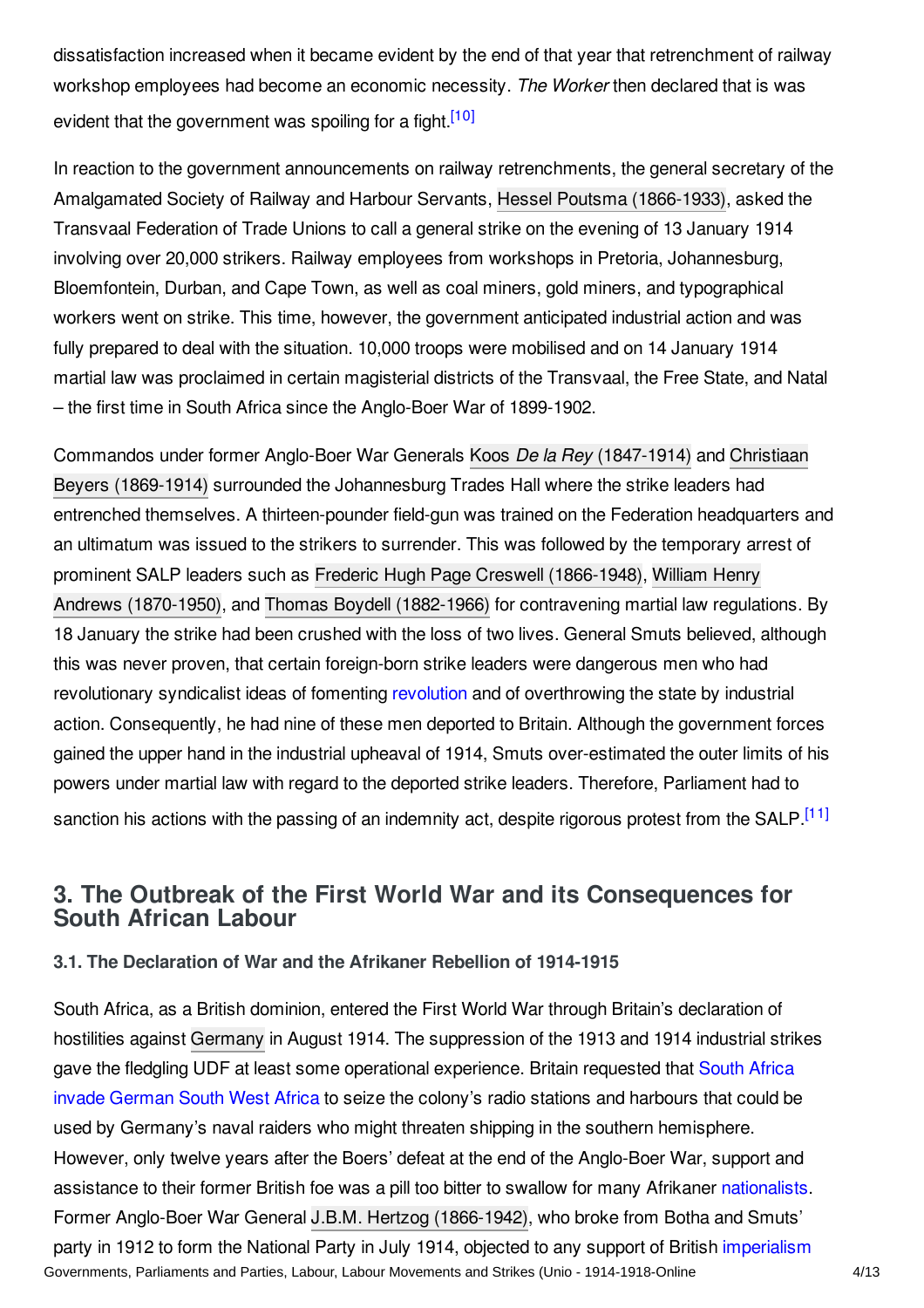and fondly remembered German empathy during the Boers' struggle. These feelings were shared by other former Anglo Boer War generals such as Beyers, who had been the Commandant-General of the UDF in 1914, De la Rey, Christiaan *De Wet* [\(1854-1922](http://encyclopedia.1914-1918-online.net/index/names/122530926)[\),](http://encyclopedia.1914-1918-online.net/index/names/1069967408) Jan Kemp [\(1872-1946\),](http://encyclopedia.1914-1918-online.net/index/names/1069967092) and Manie Maritz (1876-1940).

By the end of October 1914 a total of around 11,500 armed Boer rebels had been mobilised by Beyers and Kemp (who resigned their commissions from the UDF), De Wet, and Maritz in an insurrection against the state. Hertzog's Nationalists avoided direct involvement in the rebellion but sympathised with it. Louis Botha, the South African Prime Minister, used a force of 32,000 loyalists, mostly Afrikaners, to crush the rebellion. By January 1915 most of the rebels had been rounded up. According to an official government report, around 1,000 persons were killed or wounded during the rebellion.<sup>[\[12\]](#page-9-1)</sup>

## <span id="page-4-1"></span><span id="page-4-0"></span>**3.2. Splitting the SALP: The Party's Right-wingers and Leftists**

<span id="page-4-2"></span>The outbreak of the First World War would have fatal political consequences for the unity of the SALP.<sup>[\[13\]](#page-9-2)</sup> While in September 1914 the SALP's administrative council still endorsed the international socialist position of [neutrality](http://encyclopedia.1914-1918-online.net/article/neutrality) towards the war, the editor of *The Worker*, Wilfred [Wybergh](http://encyclopedia.1914-1918-online.net/index/names/1093436026) (1868-?), and friend of Creswell, the party leader, supported the South African government's resolve to invade German South West Africa by August 1914.<sup>[\[14\]](#page-9-3)</sup> Creswell also served in the successful South African military campaign in German South West Africa as a major [\[15\]](#page-9-4)

<span id="page-4-4"></span><span id="page-4-3"></span>Still, the outbreak of the First World War polarised the SALP. A number of anti-war radicals responded to the pro-war group within the party by forming a War on War League by September 1914 in Johannesburg. The League required its members to "pledge themselves to oppose this or any other war at all times and at all costs." Its membership was drawn from adherents to the (South African) Industrial Workers of the World (IWW), which linked up with the IWW of Chicago in the USA, and the Socialist Labour Party (SLP) and included [personalities](http://encyclopedia.1914-1918-online.net/index/names/132845083) such as Andrew Dunbar (1879- 1964), a strike leader. Both the local IWW and SLP represented a strand of local anarchism and syndicalism and were noted for their principled internationalism. The groups concurred on the need for an interracial, revolutionary One Big Union, so breaking with the traditions of mainstream white labour represented by the SALP. The War on War League also drew SALP members who were radicalised by the 1913 strike such as Colin Wade [\(1875-1921](http://encyclopedia.1914-1918-online.net/index/names/1093436220)[\),](http://encyclopedia.1914-1918-online.net/index/names/128739711) Philip Roux [\(1875-?\)](http://encyclopedia.1914-1918-online.net/index/names/1093436379), Sidney Bunting (1873-1936), and David Ivon Jones [\(1883-1924\)](http://encyclopedia.1914-1918-online.net/index/names/119542498). The League also produced a four-page weekly, *The War on War Gazette*, that appeared from 19 September 1914 and was edited by Bunting.<sup>[\[16\]](#page-9-5)</sup>

<span id="page-4-6"></span><span id="page-4-5"></span>*The War on War Gazette* took issue with claims that the Allied side was fighting for democracy against the [militarism](http://encyclopedia.1914-1918-online.net/article/militarism) and autocracy of the Central Powers. According to the *Gazette*, the Allied governments were themselves guilty of murderous labour repression, [anti-Semitic](http://encyclopedia.1914-1918-online.net/article/antisemitism) policies and dictatorship in [Russia](http://encyclopedia.1914-1918-online.net/article/russian_empire), and "a slave trade in Africa."<sup>[\[17\]](#page-9-6)</sup>

Governments, Parliaments and Parties, Labour, Labour Movements and Strikes (Unio - 1914-1918-Online 5/13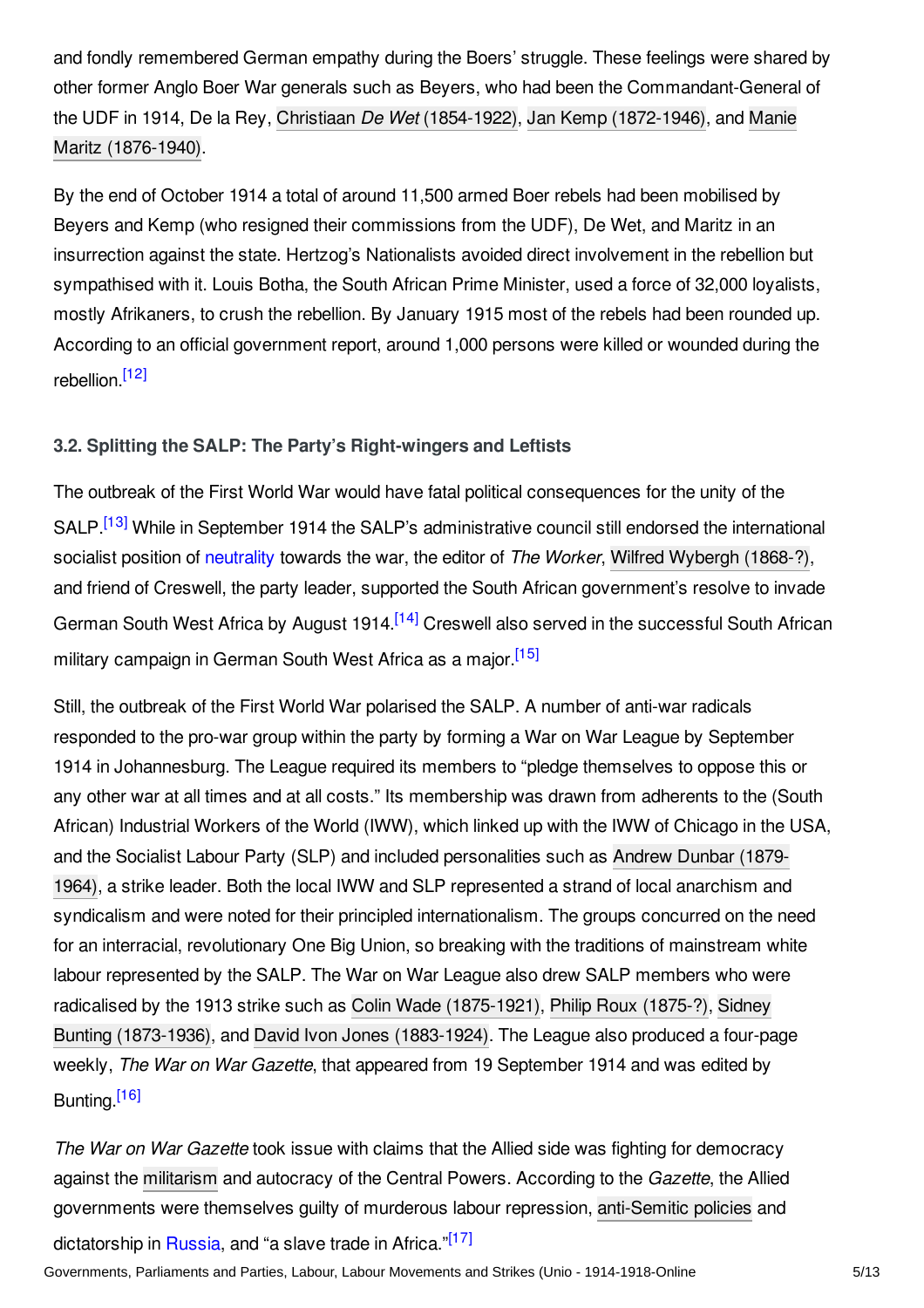The War on War League also tried, in vain, to prevent the Afrikaner Rebellion. As a form of war, accompanied by violence and bloodshed, the League condemned the insurrection, although it had sympathy for the initial rationale of the Rebellion as a group of people who protested against the Botha government's declaration of war. The League suggested to the SALP that they should cooperate to send a deputation to De Wet and Beyers to persuade them to end the uprising but such deputation never materialised. The League even offered its services to Smuts as Minister of Defence and to Lord Sydney Charles Buxton [\(1853-1934\)](http://encyclopedia.1914-1918-online.net/index/names/123386810), the Governor General of South Africa, to act as mediator between the government and the rebels. Furthermore, the League requested a meeting with the Governor General and to summons Parliament to discuss action against the rebels. However, both requests were refused. The League tried in vain to obtain information from Hertzog, who was in sympathy with their cause, about the rebels' demands. The War on War League was in favour of a round table conference between the fighting groups because they were strongly opposed to the violent suppression of the Rebellion. [\[18\]](#page-9-7) Therefore, *The War on War Gazette* took a reconciliatory tone towards the Rebellion issue:

<span id="page-5-1"></span><span id="page-5-0"></span>What does this "smash" em' policy mean? Does it solve any problem or remove any grievances? Did martial law in January and the deportations wipe away any of the railwaymen's complaints? Force settles nothing. It brings in its train misery and hatred and unrest...Force is no answer.<sup>[\[19\]](#page-9-8)</sup>

<span id="page-5-2"></span>However, the War on War League interfered too much in a sensitive issue for the government and in November 1914, after a bare three months of publication, the *Gazette* was suppressed by the [censor](http://encyclopedia.1914-1918-online.net/article/censorship).<sup>[\[20\]](#page-9-9)</sup> In June 1915, Creswell returned from the German South West Africa campaign and issued a "See-It-Through" manifesto that called for the SALP's full support of the Allied war effort. Initially, the stance towards the war was split fairly evenly between the pro- and anti-war camps among the party's branches. However, the sinking of the British ocean liner *[Lusitania](http://encyclopedia.1914-1918-online.net/article/lusitania_sinking_of)* by a German [U-boat](http://encyclopedia.1914-1918-online.net/article/submarines_and_submarine_warfare) with a loss of 1,198 passengers and crew in May 1915 finally tilted the scales in favour of Creswell and the pro-war faction in the SALP. Matters came to a head at a special conference of the SALP from 22 to 24 August 1915 in Johannesburg. Creswell's "See-It-Through" resolution was put to a vote and the pro-war position carried the vote by eighty-two to twenty-six votes. Following the resounding defeat of the War on War League, sixteen prominent party members, including Andrews (chair), Gabriel Weinstock (treasurer), Jones (secretary), and Wade walked out of the conference singing the "Red Flag." Bunting left the SALP a while later.<sup>[\[21\]](#page-9-10)</sup>

<span id="page-5-4"></span><span id="page-5-3"></span>The dissidents regrouped as the International League of the South African Labour Party and on 10 September 1915 launched their own weekly, *The International*, with David Ivon Jones as the first editor. The stated aims of the new formation showed that its concerns were far broader than the war issue. These were to "propagate the principles of International Socialism and anti-militarism, and to promote and strengthen International Socialist unity and activity." On 22 September the anti-war grouping decided to sever all connection with the SALP and reconstitute itself as an independent International Socialist League (ISL).<sup>[\[22\]](#page-10-1)</sup> According to Lucien Van der Walt, the ISL quickly moved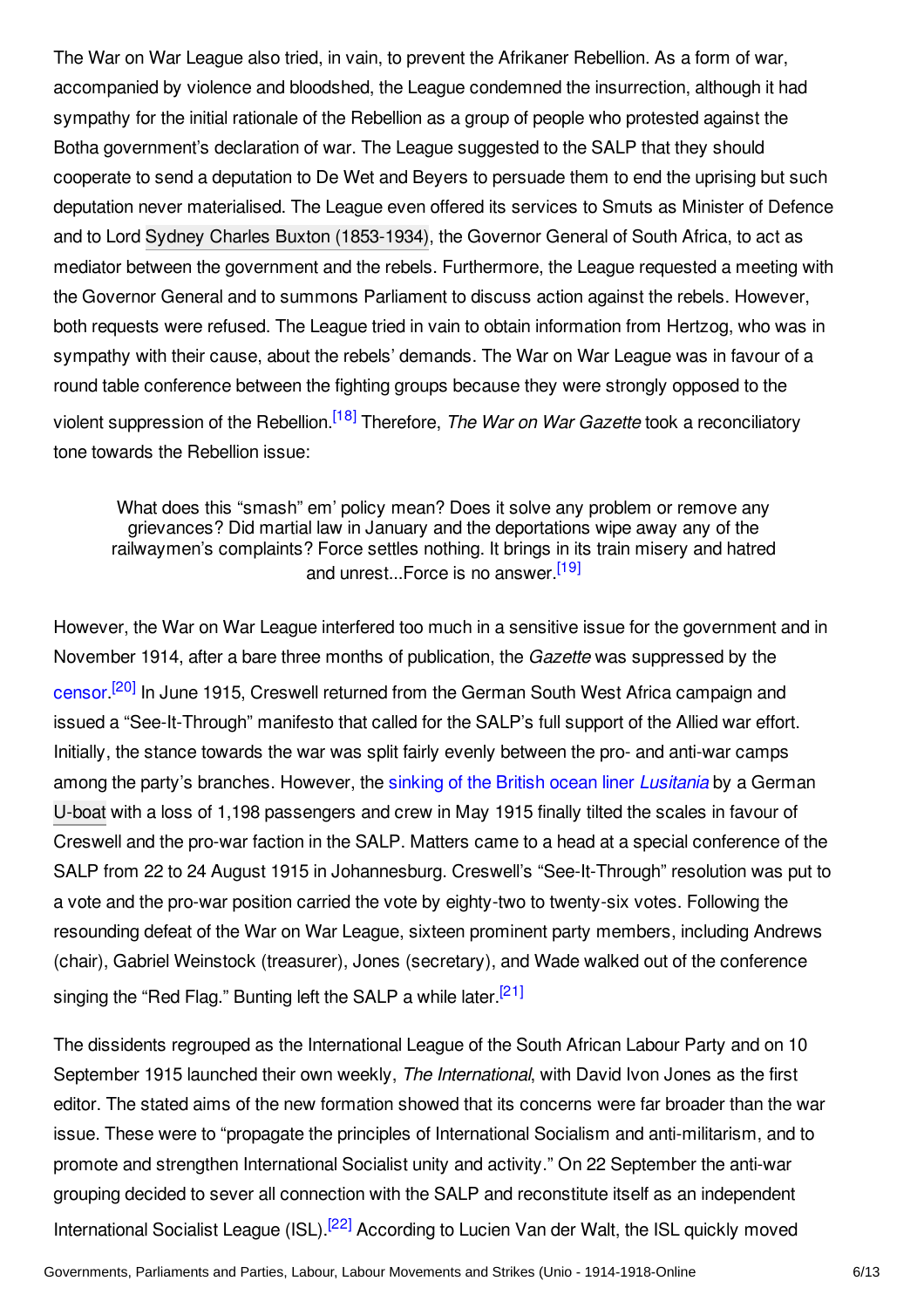## <span id="page-6-2"></span><span id="page-6-0"></span>**3.3. The "Khaki" election of 1915**

<span id="page-6-3"></span>The so-called "khaki" or "pro-British" general election of 20 October 1915 was one of the bitterest elections to be held in South Africa up to that point.<sup>[\[24\]](#page-10-3)</sup> The bloody worker casualties of the 1913 mining strike and Smuts' severe suppression of the 1914 general strike promised political fortune for the SALP in the 1915 general election. More and more Afrikaner workers from the [urban](http://encyclopedia.1914-1918-online.net/article/urban_society) Afrikaner working class were joining the ranks of the SALP. Indeed, the party had been on the crest of a wave of success by the early months of 1914, winning four parliamentary by-elections and gaining a majority of one over all other parties in the Transvaal Provincial Council. Even its opponents conceded that the SALP could increase its parliamentary representation in the upcoming general election. However, as explained before, the outbreak of the First World War on the eve of the 1915 general election was fatal for the unity of the SALP; hence the elections would hold disastrous consequences for the party and white labour politics.<sup>[\[25\]](#page-10-4)</sup>

<span id="page-6-4"></span>The SALP was routed by the election results. Of the forty-four candidates the party pushed in the field, only four managed to win parliamentary seats. Creswell, the party leader, who was nominated as a candidate in two constituencies was defeated in both. Louis Botha's South African Party won fifty-four, the Unionist Party (UP) forty and the newly found National Party (NP) of General Hertzog twenty-seven seats. The defeated Labour candidates were mostly beaten by the pro-British Unionists. Due to its initial wavering to take a definite stand on the war issue, the pro-UP press effectively succeeded in making the SALP's loyalty to Britain suspect among the voters. To top it all, the SALP's eventual pro-war resolve drove those Afrikaners whose support it had started to win after the strikes of 1913 and 1914 into the hands of the fast-growing NP.<sup>[\[26\]](#page-10-5)</sup> Also the ISL, who put up two candidates in the election, fared dismally. Bill Andrews and AJ Clark got sixty-three and seventyseven votes, respectively. Amongst the white working class of the Witwatersrand, the League's antiwar policies and pro-African worker position were extremely unpopular and regarded as a heresy; its candidates were heckled at election meetings.<sup>[\[27\]](#page-10-6)</sup>

# <span id="page-6-6"></span><span id="page-6-5"></span><span id="page-6-1"></span>**4. The ISL's Activities during the War Years**

In the period between 1916 and the end of the First World War, the ISL's role in labour activism was to put its programme of interracial and revolutionary unionism to the test. The labour unrest of the time was shaped by both international and local factors. Internationally, the central event was the Russian [Revolution](http://encyclopedia.1914-1918-online.net/article/revolutions_russian_empire) of 1917. Within South Africa, the sharp rise in the cost of living played an important role in local unrest. In early 1917, the ISL helped to establish the Durban Indian Workers' Industrial Union, also a syndicalist union that brought together a number of industries, which was one of the very first unions amongst local Indians.<sup>[\[28\]](#page-10-7)</sup>

<span id="page-6-7"></span>The ISL also established a night school for Africans at its Johannesburg headquarters in July 1917 Governments, Parliaments and Parties, Labour, Labour Movements and Strikes (Unio - 1914-1918-Online 7/13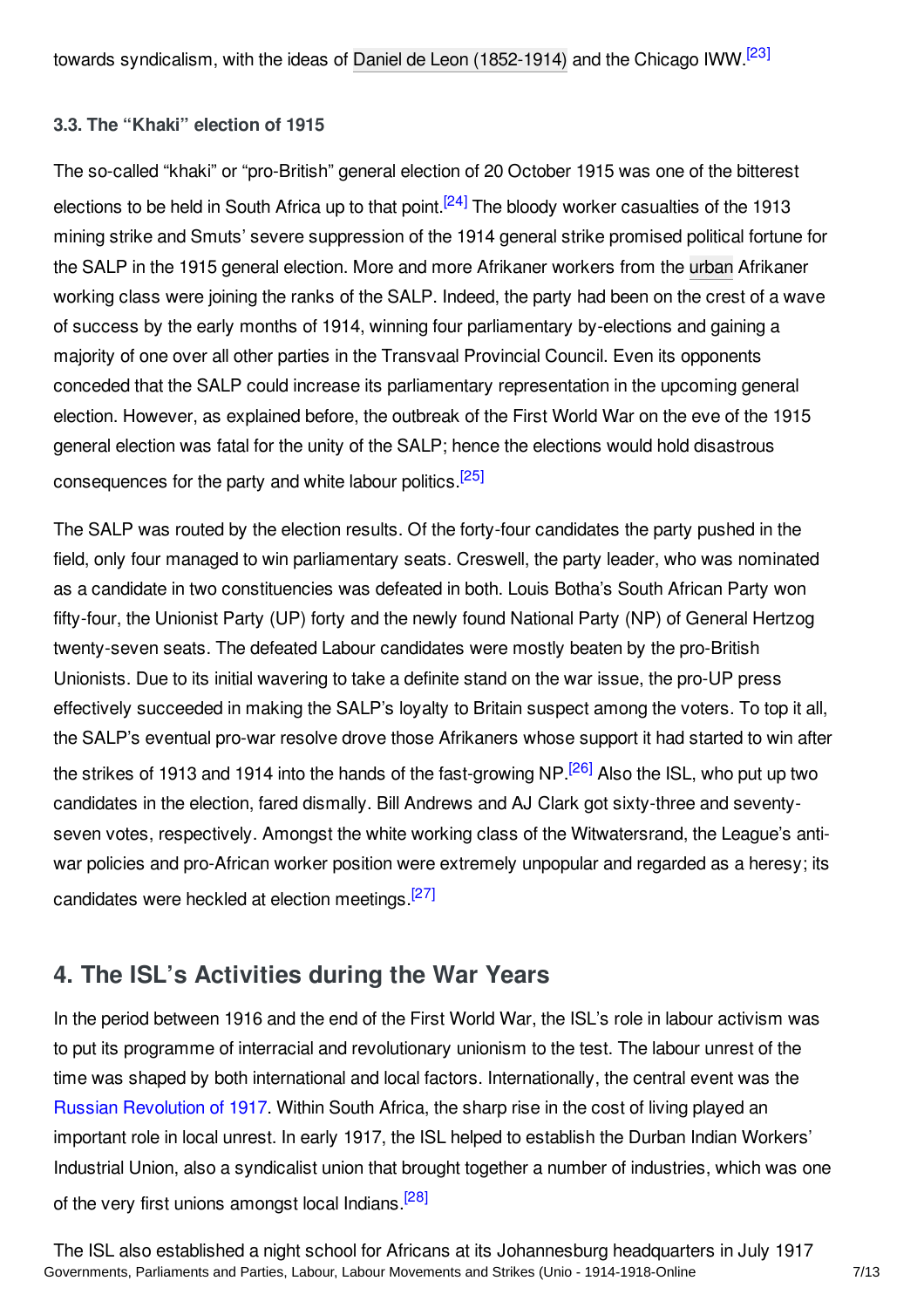<span id="page-7-2"></span><span id="page-7-1"></span>and classes were run by League members such as Bunting and Dunbar. At the end of September, Bunting and Jones were involved in launching the Industrial Workers of Africa (IWA). Modelled on the IWW, the IWA was the first union for African workers in South Africa.<sup>[\[29\]](#page-10-8)</sup> The first African member of the ISL had already been recruited in 1916. He was Thomas Thibedi, a schoolteacher.<sup>[\[30\]](#page-10-9)</sup> The ISL's 1918 leaflet, "The Bolsheviks are Coming," was evidently directed at Africans in Natal province. 10,000 copies of the leaflet were distributed by the IWA, aided by the ISL, and appeared in *isiZulu* and *Sesotho*. The leaflet called for breaking down the colour bar and tribalism, organising African workers, and the seizure of the means of production by workers.<sup>[\[31\]](#page-10-10)</sup>

<span id="page-7-3"></span>The ISL's opposition to racial discrimination and prejudice alienated many white workers, resulting in growing levels of harassment and even violence. Its 1917 May Day rally took the quite unprecedented step of having an African speaker sharing the platform. The meeting was broken up by a mob, while the League's weekly public meetings came under attack from ex-soldiers, often organised by a group called the "Comrades of the Great War."<sup>[\[32\]](#page-10-11)</sup>

<span id="page-7-5"></span><span id="page-7-4"></span>Consequently, the ISL was less adept at recruiting members from the white working class. In the mid-1917 Transvaal provincial council elections, Andrews and Bunting, the League's candidates, lost resoundingly, forfeiting their deposits and receiving 335 and seventy-one votes respectively.<sup>[\[33\]](#page-10-12)</sup> The ISL was more successful in drawing support from immigrant Baltic Jews who were often strongly influenced by radical politics. Many were also influenced by anarchism, syndicalism, and the (socialist) Jewish *Bund*. A large and active "Yiddish-speaking branch" of the ISL was constituted in August 1917.<sup>[\[34\]](#page-10-13)</sup>

# <span id="page-7-6"></span><span id="page-7-0"></span>**5. Conclusion**

The outbreak of the First World War and the immediate run-up period prior to the war was traumatic for South African society, politics, and labour in particular. The subsequent events, including violent strikes, a rebellion, political schisms and a water-shed election, realigned South African politics and would have a profound impact especially on the white electorate for a number of decades in the postwar period. Through the sinews of industrial action, rebellion and war, the divergent lives and political actions of a number of prominent South African personalities became intertwined during the early phase of 20<sup>th</sup> century South African history.

<span id="page-7-7"></span>The suppression of the strikes of 1913 and 1914, the concomitant radicalisation of white labour, as well as the austere economic conditions in the gold mine industry during the war years would have a profound and irreversible impact on the white South African labour movement. In July 1921 the Communist Party of South Africa, which would, *inter alia*, strive towards a non-racial South African proletariat was founded in Cape Town. The ISL was absorbed as a core element in the new party.<sup>[\[35\]](#page-10-14)</sup> In 1922 new battle lines were drawn for the biggest clash in South African industrial history – the Rand Revolt – when the white proletariat again confronted the South African state and fought for a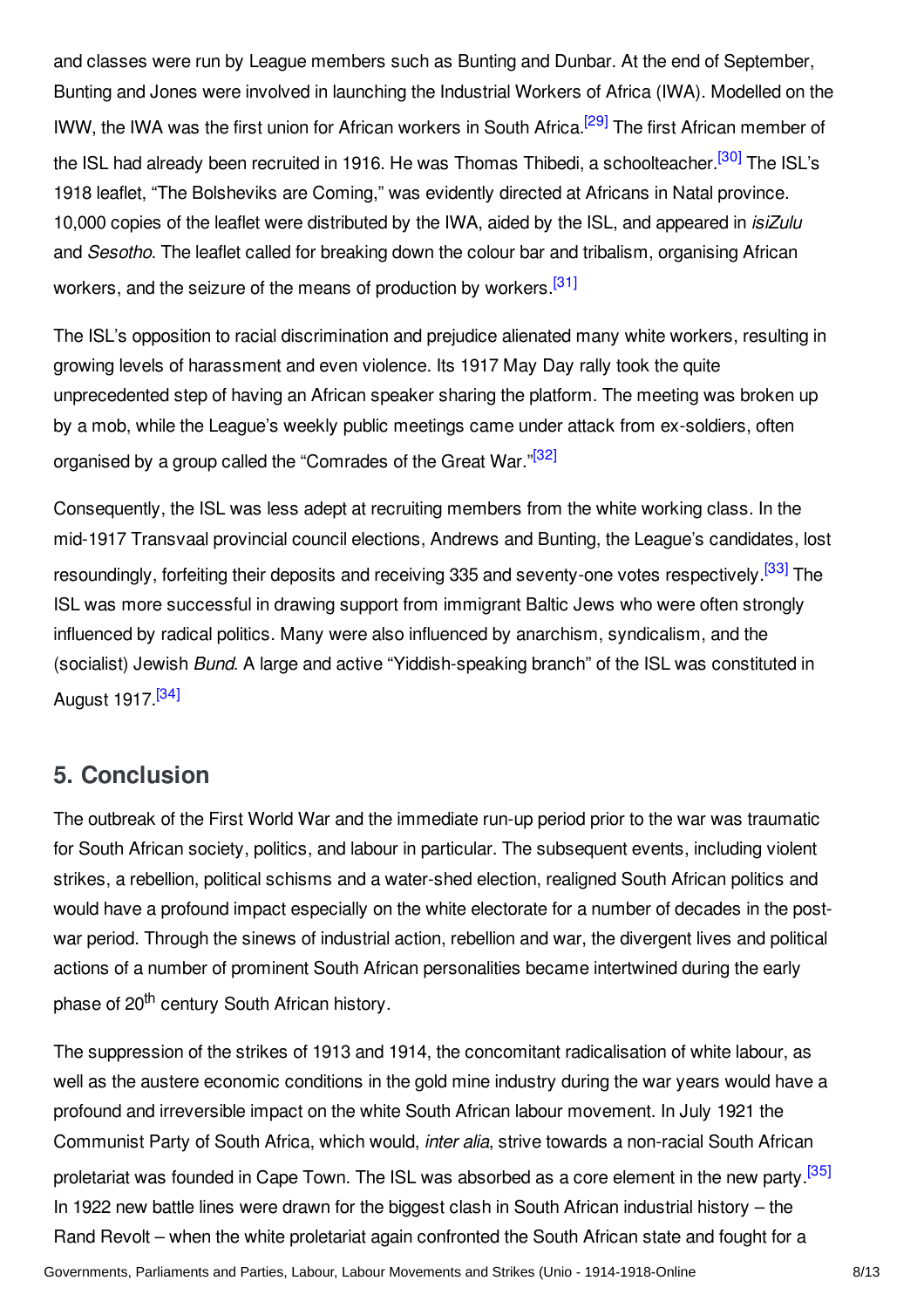"white South Africa." A post-1918 gold mine profitability crisis compelled mining capitalists to replace unionised skilled white workers with cheaper African labour which resulted in militant white resistance. Drawing on both Boer military traditions and the recent world war experience of veterans, the strike commandos fought government forces in semi-conventional pitched battles involving trenched positions in the worker stronghold of Fordsburg. Although a futile clash, it expressed a desire for an order in which white workers would be considered of equal importance to other social classes composing the white community and guaranteed protection against the impoverishing notion of exploitative capitalism.<sup>[\[36\]](#page-10-15)</sup>

<span id="page-8-11"></span>Wessel Pretorius Visser, Stellenbosch University

## Section Editor: Timothy J. [Stapleton](http://encyclopedia.1914-1918-online.net/contributors/Timothy_J._Stapleton)

## <span id="page-8-0"></span>**Notes**

- <span id="page-8-1"></span>1. [↑](#page-1-2) Lefranc, Georges: Strikes. Industrial Relations to 1914, in: History of the 20<sup>th</sup> Century 1/13 (1968), pp. 344 and 349.
- <span id="page-8-2"></span>2. [↑](#page-1-3) Katz, Elaine: A Trade Union Aristocracy. A History of White Workers in the Transvaal and the General Strike of 1913, Johannesburg 1976, pp. 423 and 457.
- <span id="page-8-3"></span>3. [↑](#page-2-0) Ibid., p. 322ff.
- <span id="page-8-4"></span>4. [↑](#page-2-1) Anonymous, Topics of the Week, in: The Worker, 3 July 1913, p. 1.
- <span id="page-8-5"></span>5. [↑](#page-2-2) Walker, Ivan and Weinbren, Bennie: 2000 Casualties. A History of the Trade Unions and the Labour Movement in the Union of South Africa, Johannesburg 1961, pp. 34-36; Katz, A Trade Union Aristocracy 1976, pp. 396-429.
- <span id="page-8-6"></span>6. [↑](#page-2-3) Van der Waag, Ian: A Military History of Modern South Africa, Johannesburg 2015, pp. 69 and 73; Stapleton, Timothy: A Military History of South Africa from the Dutch-Khoi Wars to the End of Apartheid, Santa Barbara 2010, p. 114.
- <span id="page-8-7"></span>7. [↑](#page-2-4) Visser, Wessel: The South African Labour Movement's Responses to Declarations of Martial Law, 1913-1922, in: Scientia Militaria 31/2 (2003), pp. 144-145.
- <span id="page-8-8"></span>8. [↑](#page-2-5) Armstrong, Harold Courtenay: Grey Steel. J.C. Smuts A Study in Arrogance, London 1940, pp. 224-226.
- <span id="page-8-9"></span>9. [↑](#page-2-6) De Kiewiet, Cornelis: A History of South Africa Social and Economic, London 1957, p. 168.
- <span id="page-8-10"></span>10. [↑](#page-3-2) Anonymous, Railway Crisis, in: The Worker, 8 January 1914, p. 1; Cope, RK: Comrade Bill. The Life and Times of W.H. Andrews, Workers' Leader, Cape Town 1943, p. 150.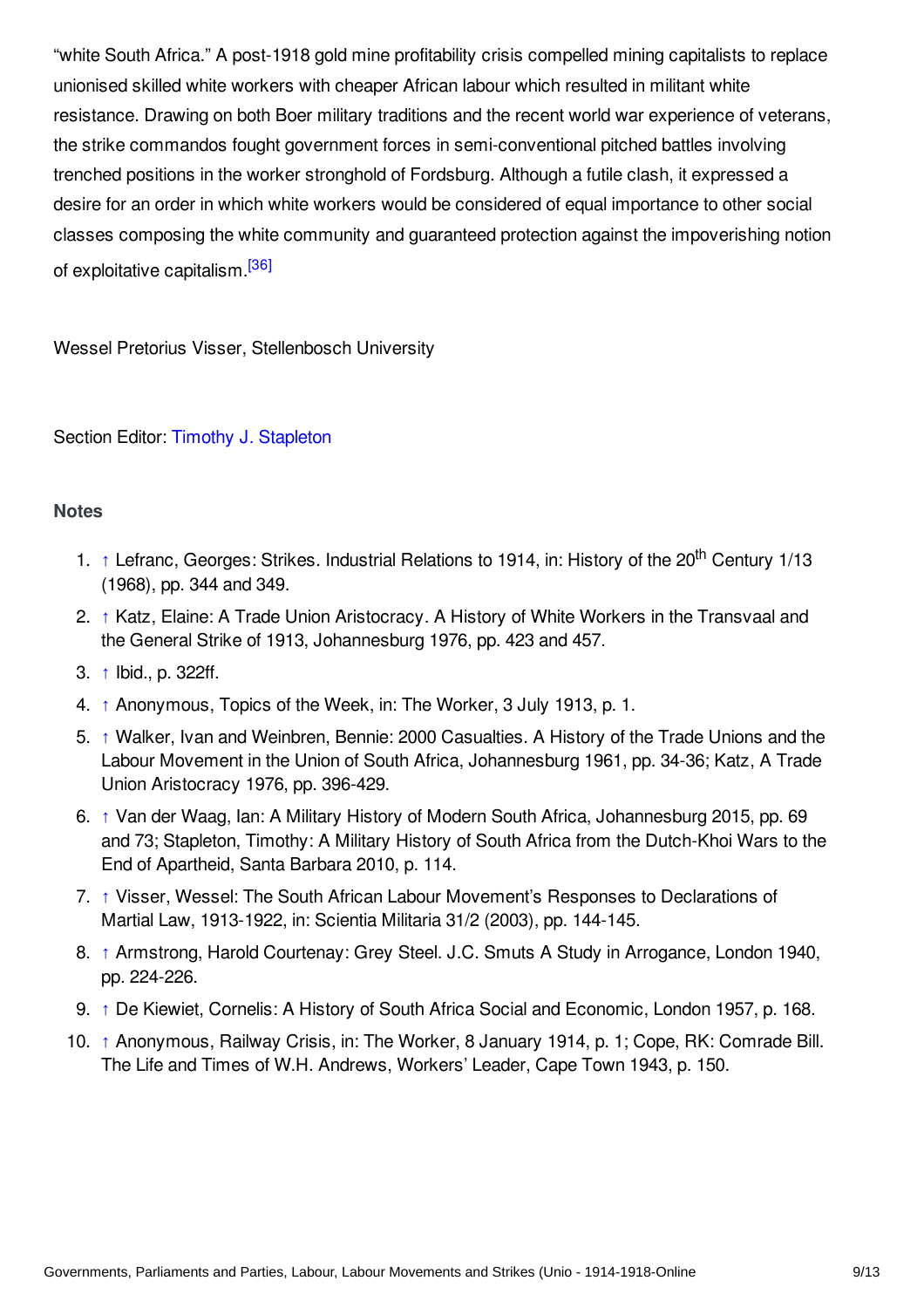- <span id="page-9-0"></span>11. [↑](#page-3-3) Crafford, F.S.: Jan Smuts A Biography, New York 1944, p. 92; Jacobs, C.J.: Die Rol van die Unieverdedigingsmag in die onderdrukking van die nywerheidsonluste van Januarie 1914 [The Role of the Union Defence Force in the suppression of industrial unrest in January 1914], in: Militaria 18/4 (1988), pp. 49 and 51; Pietersen, S.J.: Stakings aan die Witwatersrand [Strikes on the Witwatersrand], 1913-1914, MA Thesis, University of Pretoria 1970, pp. 78-95, 103-104; Gitsham, Ernest and Trembath, James: A First Account of Labour Organisation in South Africa, Durban 1926, pp. 41-42; Hancock, Keith: Smuts 1. The Sanguine Years 1870-1919, Cambridge 1962, pp. 368-371; O'Quighley, A.: The 1913 and 1914 White Workers' Strikes. In: African Studies Institute Seminar, University of the Witwatersrand, Johannesburg 1978, pp. 40, 45-46.
- <span id="page-9-1"></span>12. [↑](#page-4-1) Van der Waag, A Military History of Modern South Africa 2015, pp. 90-91, 93-94, 98-100; Stapleton, A Military History of South Africa 2010, pp. 114-118; Spies, Burridge: South Africa and the First World War, in: Spies, Burridge and Liebenberg, Ben (eds.): South Africa in the 20<sup>th</sup> Century, Pretoria 1993, pp. 94, 99-106.
- <span id="page-9-2"></span>13. [↑](#page-4-2) Spies, South Africa and the First World War 1993, p. 127.
- <span id="page-9-3"></span>14. [↑](#page-4-3) Wentzel, Marie: Die Suid-Afrikaanse Arbeidersparty: Agtergrond, Stigting en Algemene Ontplooiing tot 1915 [The South African Labour Party: Background, Founding and General Deployment to 1915], MA Thesis, University of Stellenbosch 1984, pp. 229-231; Ticktin, David: The War Issue and the collapse of the South African Labour Party, 1914-15, in: South African Historical Journal 1 (1969), p. 63; Drew, Allison: Between Empire and Revolution: A Life of Sidney Bunting, 1873-1936, London 2007; Anonymous, Leader Article, in: The Worker, 6 August 1914, p. 6.
- <span id="page-9-4"></span>15. [↑](#page-4-4) Creswell, Margaret: An Epoch of the Political History of South Africa in the Life of Fredric Hugh Page Creswell, Cape Town 1956, pp. 62-66; Ticktin, The War Issue 1969, p. 64.
- <span id="page-9-5"></span>16. [↑](#page-4-5) Van der Walt, Lucien: Anarchism and syndicalism, Southern Africa, in: Ness, Immanuel (ed.): The International Encyclopedia of Revolution and Protest, 1500 to the Present, 8 volumes, volume 1, Oxford 2009, p. 149; Cope, Comrade Bill 1943, p. 163; Ticktin, The War Issue 1969, pp. 64-65.
- <span id="page-9-6"></span>17. [↑](#page-4-6) Van der Walt, Lucien: Anarchism and Syndicalism in South Africa, 1904-1921: Rethinking the history of labour and the left, PhD Thesis, University of the Witwatersrand, Johannesburg 2007, p. 316; Anonymous, The League in Battle. In: The War on War Gazette, 3 October 1914; Anonymous, What we are fighting for. In: The War on War Gazette, 3 October 1914.
- <span id="page-9-7"></span>18. [↑](#page-5-0) Cope, Comrade Bill 1943, p. 165; Grobler, Frederik: Die Invloed van Geskoolde Blanke Arbeid op die Suid-Afrikaanse Politiek van 1886 tot 1924 [The Influence of Skilled White Labour on South African Politics from 1886 to 1914], PhD Thesis, Potchefstroom University 1968, pp. 327-328; Ticktin, The War Issue 1969, p. 66; Anonymous, Civil War! In: The War on War Gazette, 31 October 1914, p. 1; Anonymous, Rebellion and other topics, in: The War on War Gazette, 7 November 1914, pp. 1-2.
- <span id="page-9-8"></span>19. [↑](#page-5-1) Lucas, Frank: Civil War, in: The War on War Gazette, 7 November 1914, p. 2.
- <span id="page-9-9"></span>20. [↑](#page-5-2) Cope, Comrade Bill 1943, p. 166; Simons, Jack and Simons, Ray: Class and Colour in South Africa 1850-1950, London 1983, p. 180; Ticktin, The War Issue 1969, p. 65.
- <span id="page-9-10"></span>21. [↑](#page-5-3) Johns, Sheridan: Raising the Red Flag. The International Socialist League and the Communist Party of South Africa, 1914-1932, Bellville 1995, pp. 42, 44-45; Roux, Edward: S.P. Bunting. A Political Biography, Bellville 1993, pp. 70-72; Cope, Comrade Bill 1943, pp. 169, 172-173; Simons and Simons, Class and Colour in South Africa 1983, p. 183; Ticktin, The War Issue 1969, p. 70.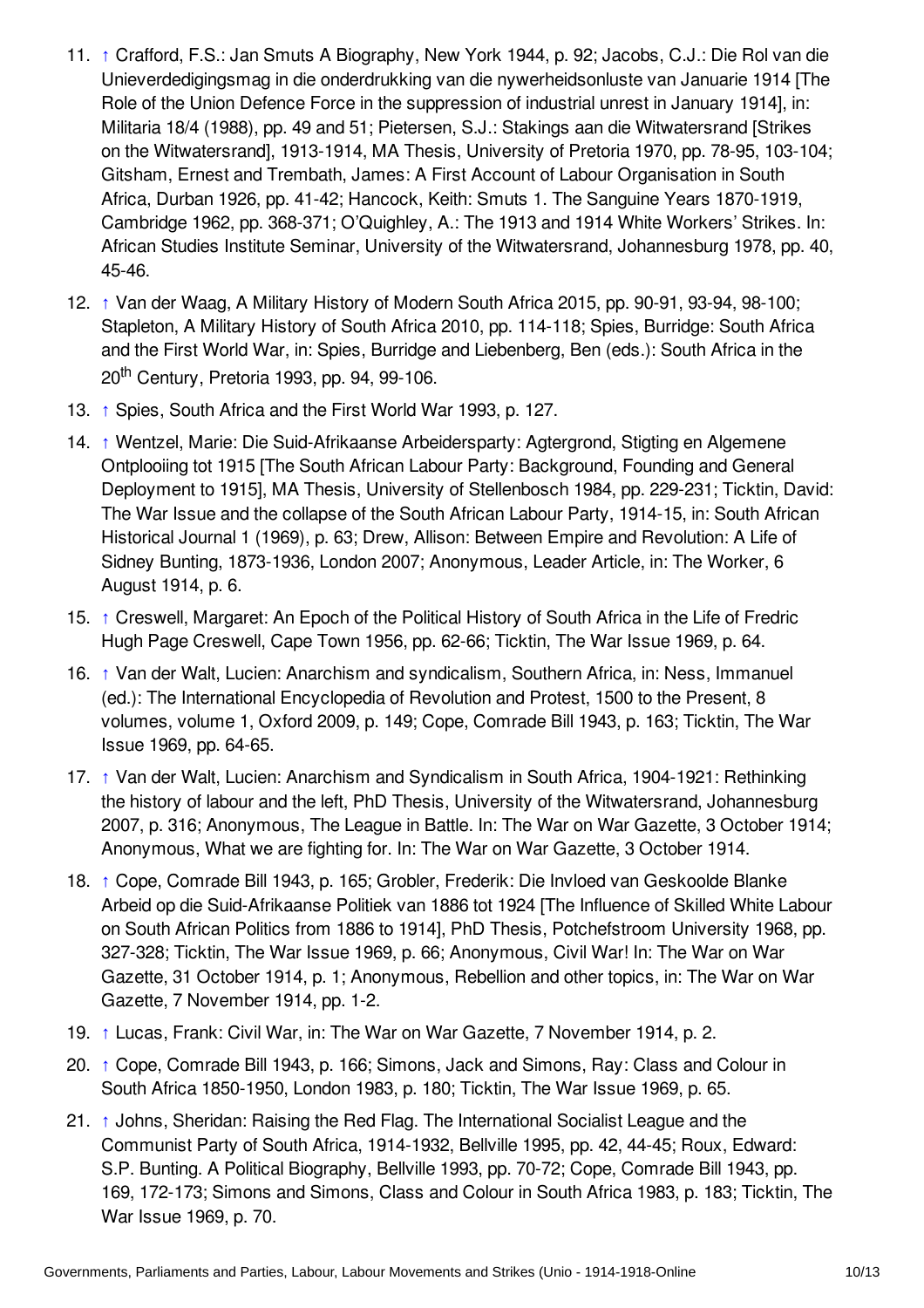- <span id="page-10-1"></span>22. [↑](#page-5-4) Van der Walt, Anarchism and Syndicalism 2007, pp. 319-320; Cope, Comrade Bill 1943, p. 174; Anonymous, The International League of the S.A.L.P., in: The International, 10 September 1915, p. 4.
- <span id="page-10-2"></span>23. [↑](#page-6-2) Van der Walt, Anarchism and syndicalism, in: Ness (ed.), The International Encyclopedia 2009, p. 150.
- <span id="page-10-3"></span>24. [↑](#page-6-3) See Roux, S.P. Bunting 1993, p. 74; Cope, Comrade Bill 1943, p. 176; Schoeman, BM: Parlementêre Verkiesings in Suid-Afrika, 1910-1976, [Parliamentary Elections in South Africa, 1910-1976], Pretoria 1977, p. 46; Crafford, Jan Smuts 1944, p. 106; Barlow, Arthur: Almost in Confidence, Cape Town 1952, p. 158.
- <span id="page-10-4"></span>25. [↑](#page-6-4) Grobler, Die Invloed van Geskoolde Blanke Arbeid [The Influence of Skilled White Labour] 1968, pp. 323-325; Wentzel, Die Suid-Afrikaanse Arbeidersparty [The South African Labour Party] 1984, p. 315; Spies, South Africa and the First World War 1993, p. 127; Boydell, Thomas: My Luck Was In. With Spotlights on General Smuts, Cape Town 1948, p. 123; Ticktin, The War Issue 1969, pp. 59-61, 72.
- <span id="page-10-5"></span>26. [↑](#page-6-5) Grobler, Die Invloed van Geskoolde Blanke Arbeid [The Influence of Skilled White Labour] 1968, pp. 335-336; Wentzel, Die Suid-Afrikaanse Arbeidersparty [The South African Labour Party] 1984, pp. 315-317; Boydell, My Luck Was In 1948, pp. 123-124; Schoeman, Parlementêre Verkiesings in Suid-Afrika [Parliamentary Elections in South Africa] 1977, pp. 47-68; Simons and Simons, Class and Colour in South Africa 1983, pp. 184-185; Cope, Comrade Bill 1943, p. 177.
- <span id="page-10-6"></span>27. [↑](#page-6-6) Simons and Simons, Class and Colour in South Africa 1983, p. 186; Cope, Comrade Bill 1943, p. 177; Johns, Raising the Red Flag 1995, p. 56.
- <span id="page-10-7"></span>28. [↑](#page-6-7) Van der Walt, Anarchism and Syndicalism 2007, pp. 376-377; Johns, Raising the Red Flag 1995, pp. 66, 72.
- <span id="page-10-8"></span>29. [↑](#page-7-1) Van der Walt, Anarchism and syndicalism, in: Ness, (ed.), The International Encyclopedia 2009, p. 151; Roux, S.P. Bunting 1993, p. 77.
- <span id="page-10-9"></span>30. [↑](#page-7-2) Drew, Between Empire and Revolution 2007, p. 107.
- <span id="page-10-10"></span>31. [↑](#page-7-3) Hemson, David: Class Consciousness and Migrant Workers: dockworkers of Durban, PhD Thesis, Warwick University 1979, pp. 179-180; Van der Walt, Anarchism and Syndicalism 2007, pp. 364, 414; Johns, Raising the Red Flag 1995, pp. 73-74; Cope, Comrade Bill 1943, pp. 195-196.
- <span id="page-10-11"></span>32. [↑](#page-7-4) Van der Walt, Anarchism and Syndicalism 2007, p. 384.
- <span id="page-10-12"></span>33. [↑](#page-7-5) Roux, S.P. Bunting 1993, p. 81; Johns, Raising the Red Flag 1995, pp. 78-79.
- <span id="page-10-13"></span>34. [↑](#page-7-6) Mantzaris, Evangelos: Radical Community: the Yiddish-speaking branch of the International Socialist League, 1918-20, in: Bozzoli, Belinda (ed.): Class, Community and Conflict, Johannesburg 1988, pp. 160-176; Van der Walt, Anarchism and Syndicalism 2007, p. 385; Johns, Raising the Red Flag 1995, pp. 90-91.
- <span id="page-10-14"></span>35. [↑](#page-7-7) Johns, Raising the Red Flag 1995, pp. 111-127.
- <span id="page-10-15"></span>36. [↑](#page-8-11) See Krikler, Jeremy: White Rising: The 1922 insurrection and racial killing in South Africa, Jeppestown 2005, pp. 50-77; Hyslop, Jonathan: Martial Law and Military Power in the construction of the South African state: Jan Smuts and the "Solid Guarantee of Force" 1899- 1924, in: Journal of Historical Sociology 22/2 (June 2009), pp. 260-264.

#### <span id="page-10-0"></span>**Selected Bibliography**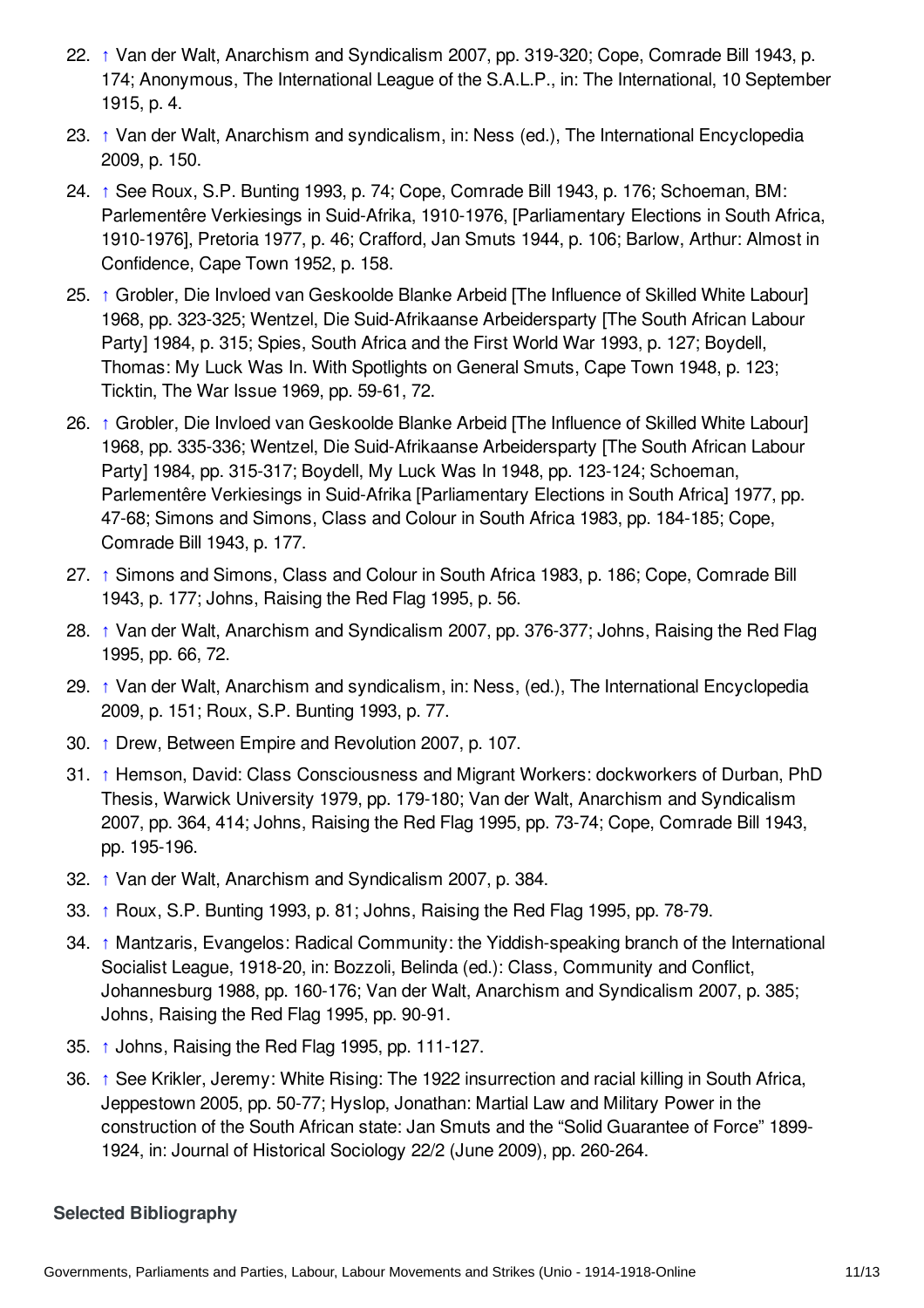Boydell, Thomas: **My luck was in. With [spotlights](http://encyclopedia.1914-1918-online.net/bibliography/WQ6CJCTV) on General Smuts**, Cape Town 1948: Stewart.

Bozzoli, Belinda (ed.): **Class, community, and conflict. South African perspectives**, [Johannesburg](http://encyclopedia.1914-1918-online.net/bibliography/J92K6ZAU) 1987: Ravan Press.

Cope, R. K.: **Comrade Bill. The life and times of W. H. [Andrews,](http://encyclopedia.1914-1918-online.net/bibliography/5F4VGTBP) workers' leader**, Cape Town 1943: Stewart.

Crafford, F. S.: **Jan Smuts. A biography**, New York 1944: [Doubleday,](http://encyclopedia.1914-1918-online.net/bibliography/UTX3WC73) Doran & Co.

De Kiewiet, C. W.: **A history of South Africa, social & [economic](http://encyclopedia.1914-1918-online.net/bibliography/M27ZMSAT)**, London; New York 1957: Oxford University Press.

Drew, Allison: **Between empire and [revolution.](http://encyclopedia.1914-1918-online.net/bibliography/VND7TPT8) A life of Sidney Bunting, 1873-1936**, London 2007: Pickering & Chatto.

Gitsham, Ernest / Trembath, James Farquharson: **A first account of labour [organisation](http://encyclopedia.1914-1918-online.net/bibliography/HFHDBCAU) in South Africa**, Durban 1926: E. P. & Commercial Print. Co.

Grobler, F. J.: **Die invloed van geskoolde Blanke arbeid op die [Suid-Afrikaanse](http://encyclopedia.1914-1918-online.net/bibliography/RX34VCF8) politiek van 1886 tot 1924 (The influence of skilled white labour on South African politics from 1886 to 1914) (thesis)**, Potchefstroom 1968: Potchefstroomse Universiteit vir Christelike Hoër Onderwys.

Johns, S.: **Raising the red flag. The [International](http://encyclopedia.1914-1918-online.net/bibliography/MVXIFCEZ) Socialist League and the Communist Party of South Africa, 1914-1932**, Belville 1995: Mayibuye Books.

Katz, Elaine N.: **A trade union aristocracy. A history of white workers in the Transvaal and the general strike of 1913**, Johannesburg 1976: African Studies Institute, University of the [Witwatersrand.](http://encyclopedia.1914-1918-online.net/bibliography/BME2VWQ3)

Krikler, Jeremy: **White rising. The 1922 [insurrection](http://encyclopedia.1914-1918-online.net/bibliography/JW67BDI5) and racial killing in South Africa**, Manchester; New York 2005: Manchester University Press.

Lefranc, Georges: **Strikes. [Industrial](http://encyclopedia.1914-1918-online.net/bibliography/K5STKGNI) relations to 1914**: History of the 20th century, volume 13, 1968, pp. 344-349.

[Liebenberg,](http://encyclopedia.1914-1918-online.net/bibliography/BBNJBU3S) B. J. / Spies, S. B.: **South Africa in the 20th century**, Pretoria 1993: J. L. van Schaik.

Ness, Immanuel (ed.): **The international encyclopedia of revolution and protest. 1500 to the present, volume 1**, Malden 2009: [Wiley-Blackwell.](http://encyclopedia.1914-1918-online.net/bibliography/VXU6NAMD)

Pietersen, S. J.: **Stakings aan die [Witwatersrand,](http://encyclopedia.1914-1918-online.net/bibliography/M5Z68EDD) 1913-1914 (Strikes on the Witwatersrand, 1913-1914) (thesis)**, Pretoria 1970: Universiteit van Pretoria.

Roux, Edward / Bunting, Brian: **S. P. Bunting. A political [biography](http://encyclopedia.1914-1918-online.net/bibliography/H3MD66KI)**, Bellville 1993: Mayibuye Books.

Simons, H. J. / Simons, R. E.: **Class and colour in South Africa 1850-1950**, London 1983: [International](http://encyclopedia.1914-1918-online.net/bibliography/IJZZMXNA) Defence and Aid Fund for Southern Africa.

[Stapleton,](http://encyclopedia.1914-1918-online.net/bibliography/TKQJHTT3) Timothy J.: **A military history of South Africa**, Santa Barbara 2010: Praeger.

Ticktin, David: **The war issue and the collapse of the South African Labour Party, 1914– 15**, in: South African [Historical](http://encyclopedia.1914-1918-online.net/bibliography/JPFZXMIA) Journal 1/1, 1969, pp. 59-80.

Van der Waag, Ian: **A military history of modern South Africa**, Cape Town 2015: [Jonathan](http://encyclopedia.1914-1918-online.net/bibliography/4JCI5887) Ball.